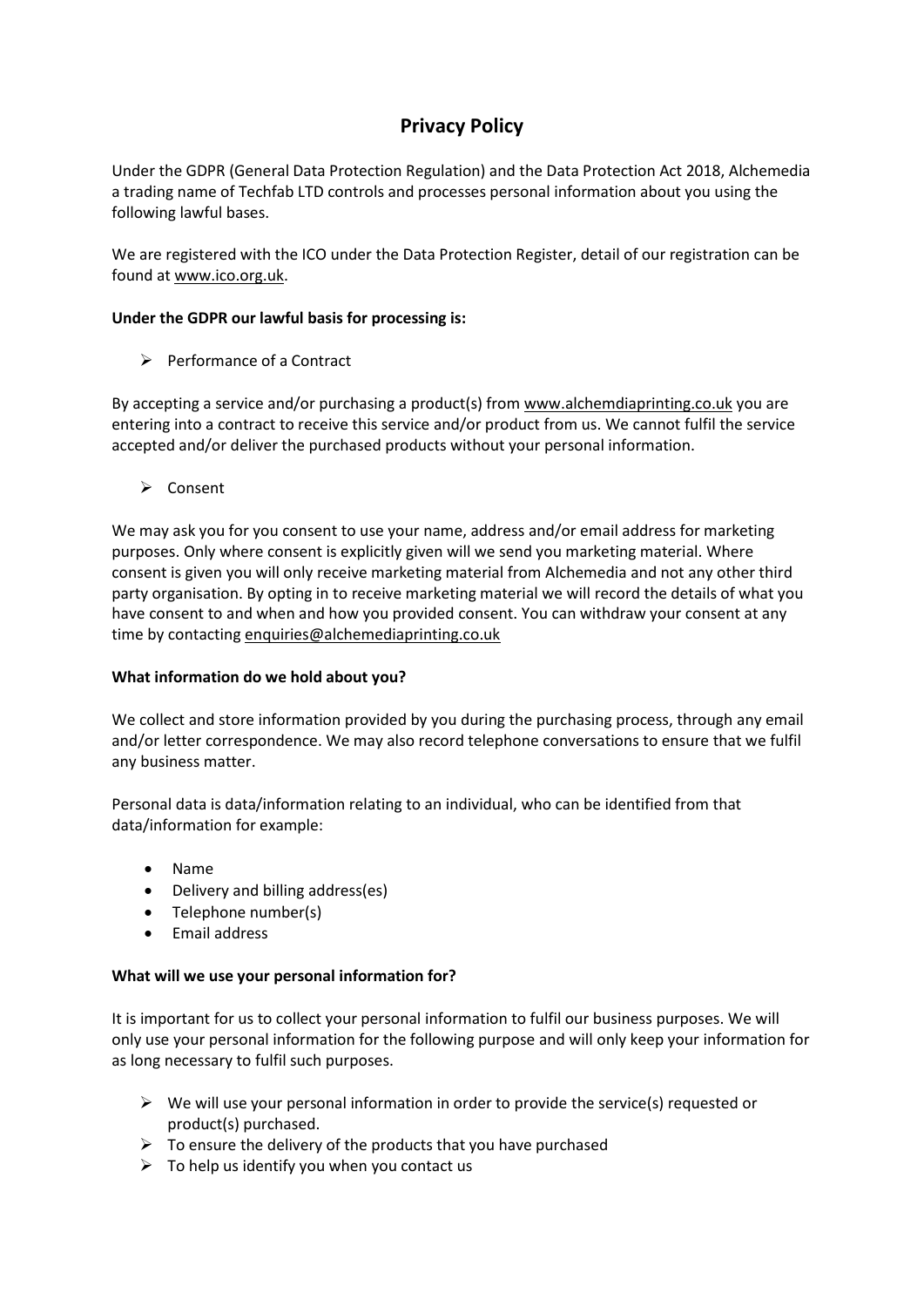- $\triangleright$  To allow us to contact you in relation to business matters including: your order, your delivery, returns, complaints and any other matter relating to your purchase or accepted service.
- $\triangleright$  To send you marketing material relating to products that you may be interested in or any promotional discounts. Marketing material will only be sent to you if explicit consent has been granted by yourself.

#### **How we store your personal information:**

Alchemedia strives to ensure the security of the personal information you provide us by limiting access to authorised personnel only (unless otherwise stated within this policy). We do this by using the following security measures:

- $\triangleright$  Data Encryption
- $\triangleright$  Access controls
- $\triangleright$  Password protection
- $\triangleright$  Secure electronic controls

We do not sell your details to any third parties.

Here at Alchemedia we are committed to protecting your privacy and take these matters very seriously.

To help keep your account secure please ensure that you log out on any shared computer or device.

#### **Who do we share your information with?**

We do not share your information with third parties other than:

The delivery companies that we use where we provide your name, address and postcode in order for your products to be delivered to you.

All payments are processed via a third party secure payment gateway. We use World Pay a trusted and well-known brand to deliver this service. More information about World Pay's own privacy policy can be found at [here](https://www.worldpay.com/en-gb/privacy-policy)

#### **Who can supply information?**

Personal Information about you will be provided by yourself. Where you give us personal information about someone else on their behalf, it is your responsibility to ensure that they are aware of the details set out in this privacy policy and do not object to the stated use of their data.

#### **How long will we hold your information?**

We will only keep your information for as long necessary to fulfil any business matters as set out in this policy.